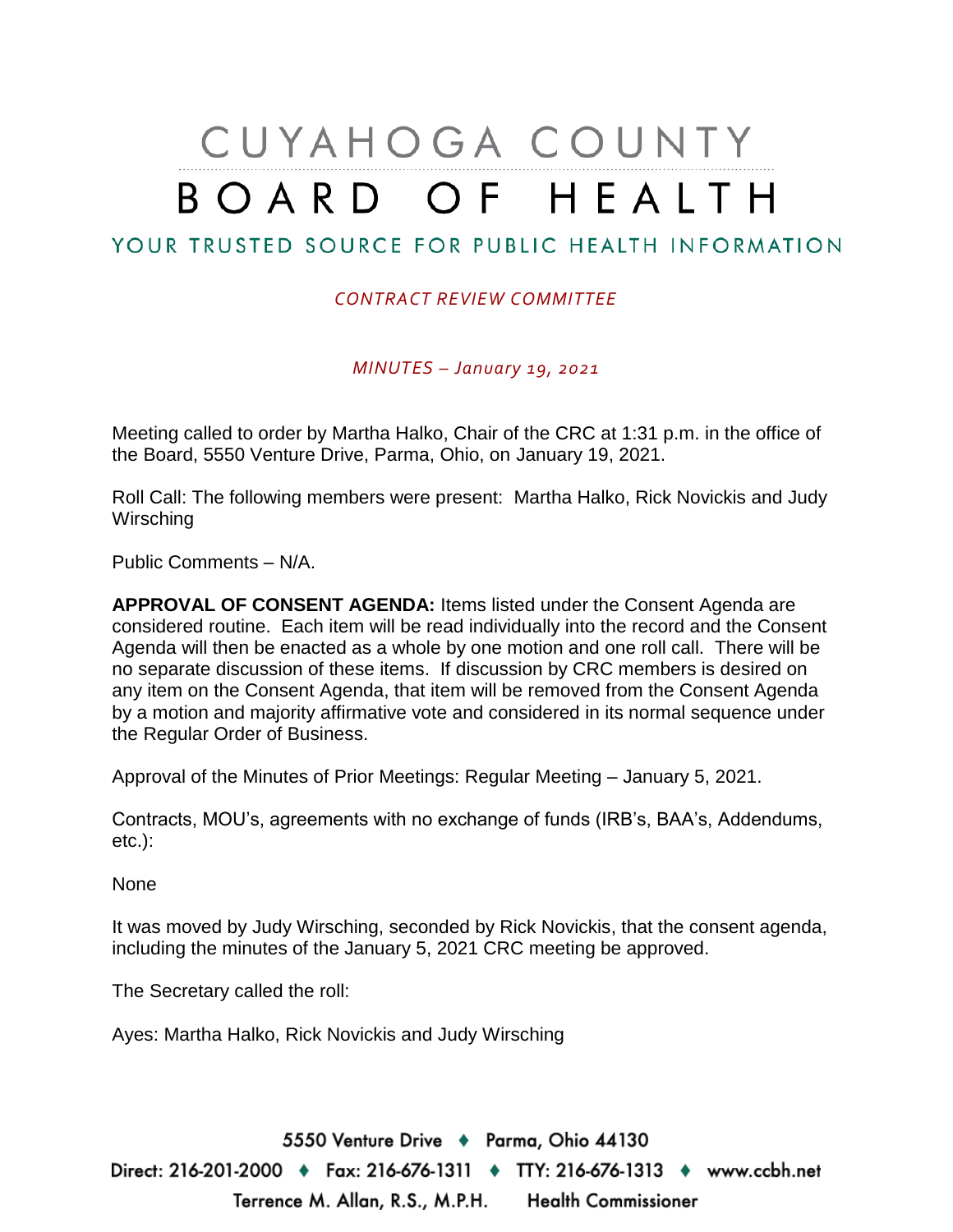## **CONTRACTS AND AWARDS:**

Tabled Items

None

New Items For Review

Bid/Quote Openings ≥ \$25,000.00

None

Bid/Quote Openings < \$25,000.00

None

Expenditures: Contracts up to \$25,000.00

It was moved by Rick Novickis, seconded by Martha Halko that the contract (CRC 2021- 7) with United Way of Greater Cleveland under the 2020/2021 Racial and Ethnic Approaches to Community Health (REACH) grant from September 30, 2020 through September 29, 2021 in an amount not to exceed \$12,237.00 be approved.

Presented by: Martha Halko

Purpose: To establish a HEAL resources and CDSMP workshop referral system through the 2-1-1 database.

Funding Source: 100% reimbursable through FY2021 REACH grant.

The Secretary called the roll:

Ayes: Martha Halko, Rick Novickis and Judy Wirsching

Revenue Generating Agreements up to \$25,000.00

None

Contract Rescissions

None

Other Business.

Public Comment – N/A.

5550 Venture Drive + Parma, Ohio 44130 Direct: 216-201-2000 ♦ Fax: 216-676-1311 ♦ TTY: 216-676-1313 ♦ www.ccbh.net Terrence M. Allan, R.S., M.P.H. **Health Commissioner**